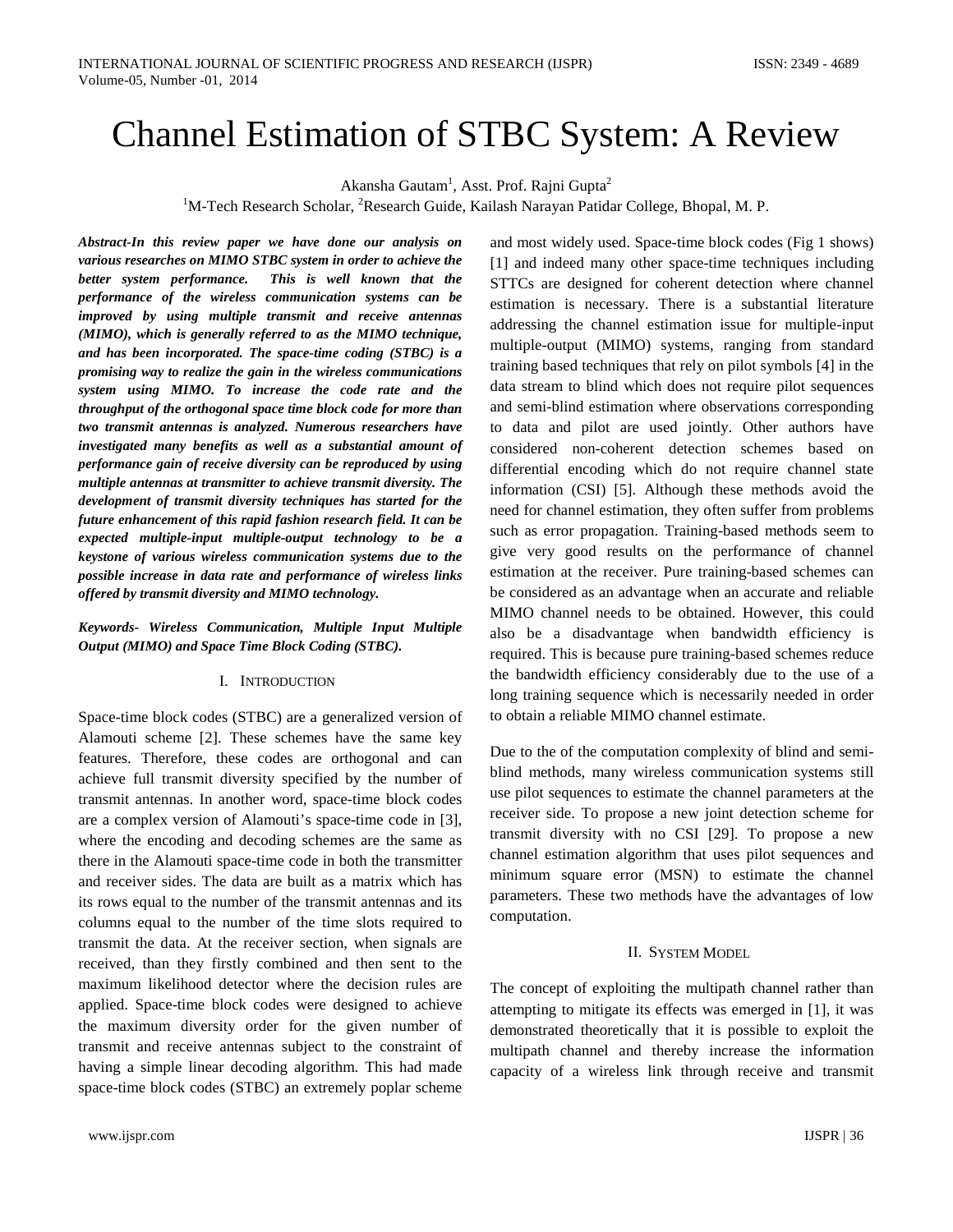diversity using multiple receivers and multiple transmitters MIMO system.

This promise of MIMO channels is remarkable. By adding more antennas at the transmitter and/or receiver, a wireless link in the multipath fading environment may have a higher information rate than a Single-Input –Single-Output (SISO) wireless link. Recently, there are efforts on realizing both capacity and robustness gains simultaneously. In [3], the researchers established that there is a tradeoff between these two types of gains based on how fast error probability can deteriorate and how rapidly data rate can be increased with a given signal to noise ratio (SNR).



Fig.1 Shows the Block Diagram of STBC

In fact the advantages of MIMO are exceeds its fundamental issue of adding diversity benefits. The mathematical nature of MIMO, whereas the data is transmitted over a matrix rather than a vector channel, creates several new opportunities.

Let *H* be the channel matrix of *N* x *M* dimensions, where *M*  is a number of transmit antennas and *N* is a number of receive antennas as shown in Fig.1 *.* In the ideal case, each path is assumed to be statistically independent from the others. Independent data can be sent from each antenna, increasing the capacity of the system.

$$
r = Hx + n
$$

Consider a transmitted vector

$$
x = [x, x, x, \dots xM]^T
$$
,

The vector is then transmitted through a MIMO channel characterized by the channel matrix *H* whose element  $h_{i,j} \boxtimes CN(0,1)$  is the random Gaussian complex channel coefficient between the *jth* transmit and *ith* receive antennas with zero mean and unity variance.

The received vector

 $r = [r_1, r_2, r_3, \dots, r_N]^T$  can then be give as following.

The STBC technique considers that the system has a transmission sequence.

$$
x = [x_1, x_2, x_3 \dots \dots, x_M].
$$



Fig. 2.0 MIMO Channel Model.

In normal transmission,  $x_1$  is sent in the first time slot,  $x_2$  in the second time slot,  $x_3$  and so on. Though, Alamouti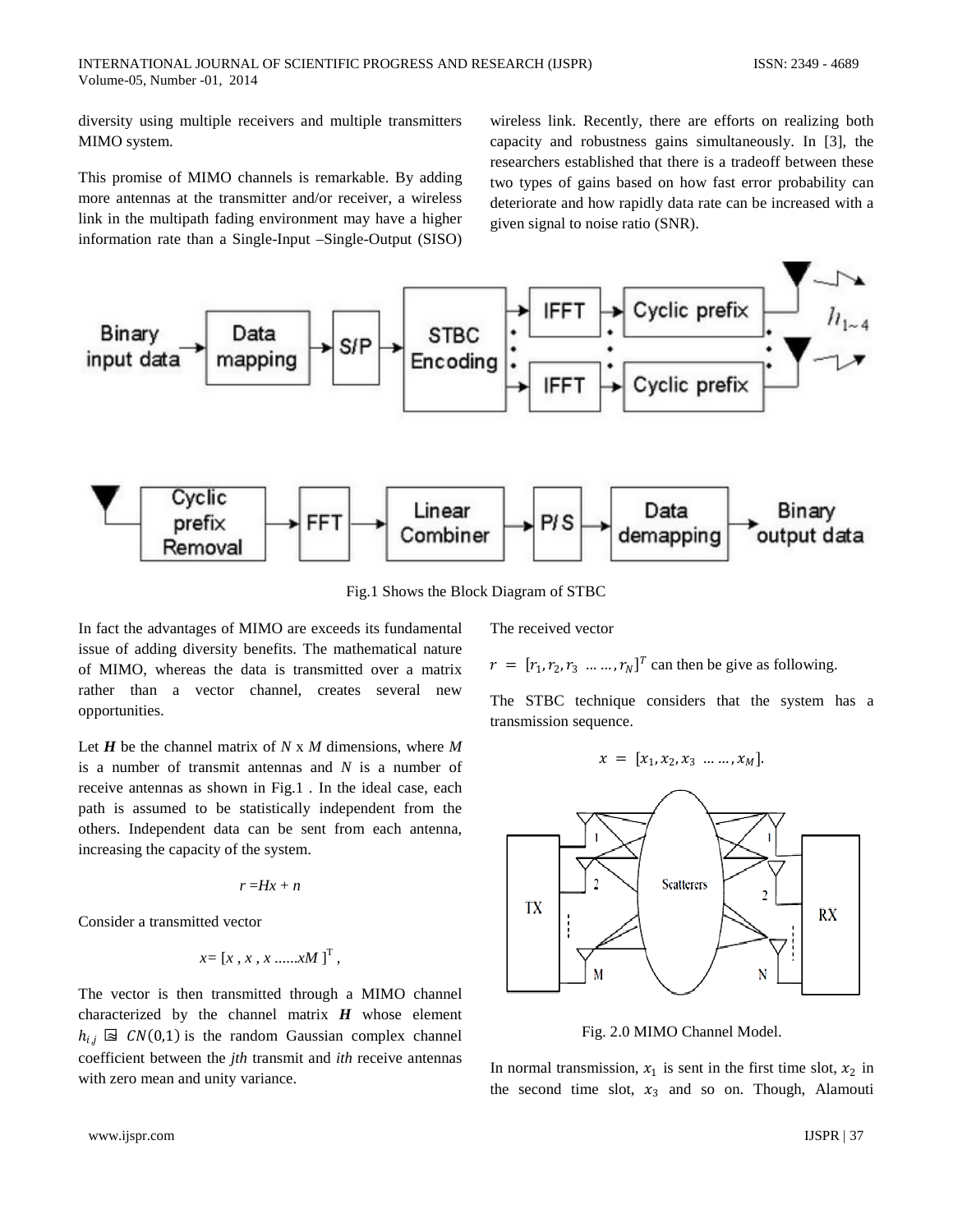suggested that the symbols will be divided into two groups. In the first time slot,  $x_1$  and  $x_2$  are sent from the first and second antennas, respectively. In second time slot  $- x_2^*$  and  $x_1$ <sup>\*</sup> are sent from the first and second antennas, respectively as seen in Fig. 2.1. In the third time slot *x3* and *x4* are sent from the first and second antennas and so on. Notice that although we are grouping two symbols, we still require two time slots to send two symbols. Therefore, no change in the data rate. This forms a simple explanation of the transmission scheme with Alamouti Space Time Block coding [54].



Fig. 2.1 Simple Space Time Code Setup for 2-Tx and 2-Rx Antennas.

The transmitted  $2 \times 2$  STBC codeword is x, and the symbols *xi* can be any quadrature modulated symbols.

## I. ENCODING AND DECODING METHODS OF SPACE-TIME BLOCK CODES

The structure of a system employing space-time block codes is shown in Figure 2.2.1. Here, at a given time instant *t* , the transmitter maps a block of *kb* bits into a block of *k*  information symbols  $s_t^1$   $s_t^2$  ... ...  $s_t^k$  Each symbol belongs to the  $2<sup>b</sup>$  element signal constellation used at transmitter. Symbols are then encoded in space (across different antennas) and time (across a range of symbol periods). The type in which symbols are



Fig. 3 Schematic of a system using STBC

encoded is determined by a specific code matrix, usually denoted by  $nT G_{n_T}$  or  $H_{n_T}$ . The matrix has  $n_T$  columns and p rows. Every block of *k* information symbols is encoded using this  $p \times n_T$  matrix. After encoding, all space-time block coded symbols corresponding to a particular row of the encoder matrix are transmitted in one symbol period. Since *p*  symbol intervals are utilized in transmitting *k* information symbols, the code rate *R* for a particular  $T p \prod_n p$  encoder matrix is given by  $R \Box k / p$ . It should be noted that at any given time instant  $t$ ,  $n<sub>T</sub>$  space-time block coded symbols  $c_t^1$   $c_t^2$  ....  $c_t^{nr}$  are transmitted.

To achieve linear processing at the receiver, Alamouti in [7] proposed a novel transmit diversity scheme where the transmitted symbols are mapped to a  $2 \times 2$  space time orthogonal transmission matrix. The orthogonal design achieves maximum likelihood decoding with linear processing per transmitted symbol. Extending Alamouti's work, the researchers in [8] have designed STBC for more than two transmit antennas. They showed that the orthogonal design couldn't provide a full transmission rate for more than two transmit antennas with complex modulation.

## II. LITERATURE REVIEW

Ben Slimane, E., Jarboui, S., and Ben Mabrouk proposed channel estimation method that adopts a pilot symbol assisted modulation (PSAM) which had been established to be effective for fading channels. In this methodology, pilot symbols are periodically inserted into the data stream that is sent through the orthogonal STBC encoder. At the receiver, authors propose a straightforward MIMO channel estimation method before being used by STBC decoder. Output indicates that the proposed work provides accurate channel estimates [6].

Minggang Luo, Liping Li and Bin Tang investigated a modulation classifier is presented based on Maximum Likelihood (ML) without utilizing the Channel State Information (CSI) and coding matrix. The modulation recognition based on the ML classifier is discussed for independent (resp. non-independent) constellations by using Independent (resp. Multi-dimensional Independent) Component Analysis. Results show that our algorithm can work with high recognition probabilities in MIMO-STBC communication systems when CSI and coding matrix are unavailable [7].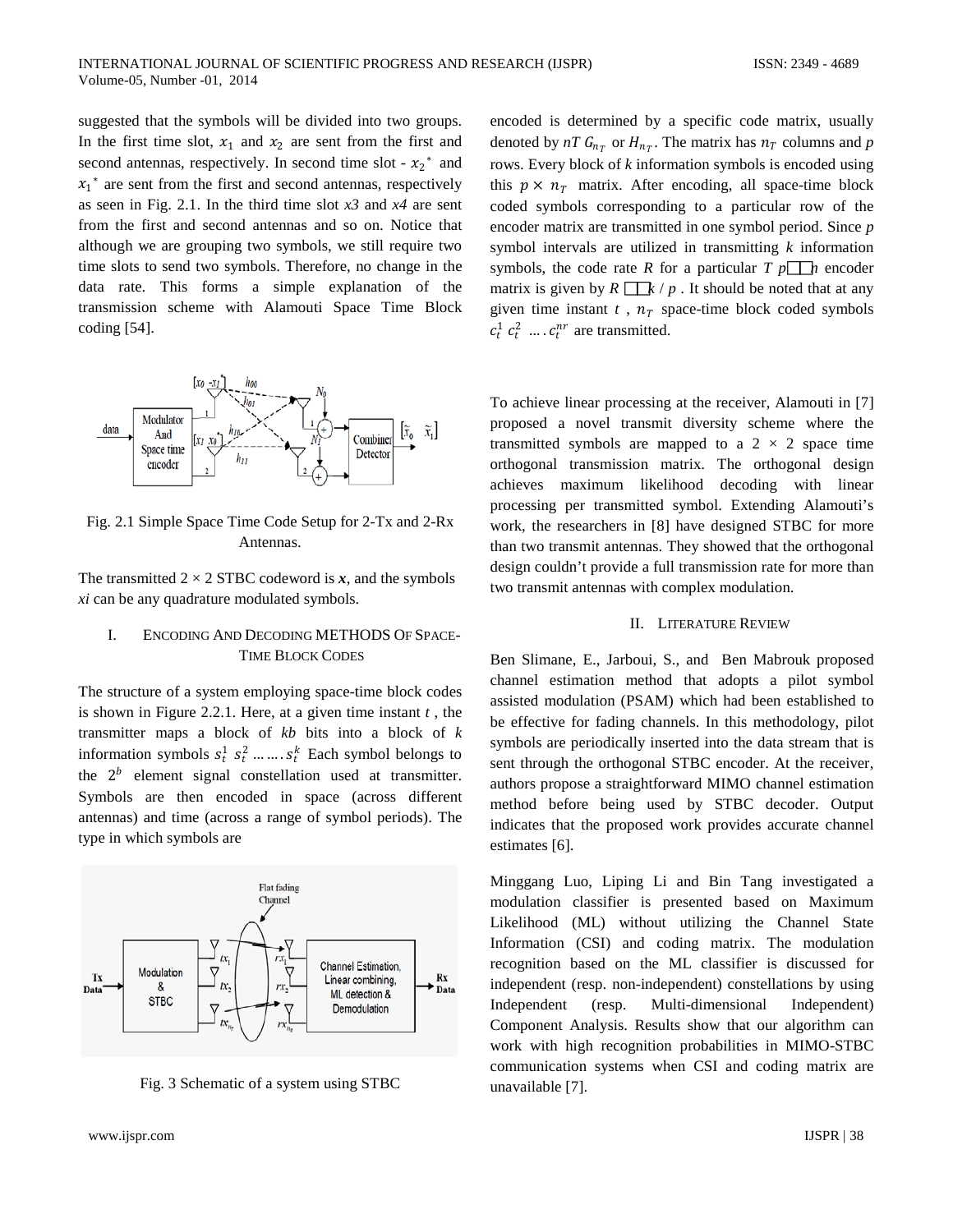Minggang Luo and Liping Li presented blind separating the intercepted signals is a research topic of high importance for both military and civilian communication systems. A rotation transforms to maximize the independence between the real and imaginary parts without using a precoder at the transmitter side. Outcome present that the new algorithm can separate complex PSK-modulated signals blindly with high Symbol Error Rate performance when Channel State Information (CSI) and coding matrix are unavailable [8].

Jie Wang, Xiaoxu Chen and Tao Liu have done their research work which avoids matrix-inversion computation needed in ordinary reception. Outcomes are given to verify performance of the proposed methodology. Compared with other suppression methods, the proposed scheme has better SER performance and is less sensitive to the length of pilot symbols [9].

Quadeer, A.A. and Sohail, M.S. investigated the algorithm which utilizes both time and frequency correlation information. The Cyclic Prefix can be used to enhance the joint channel estimation and data detection process. Authors present two variations of the Expectation Maximization (EM) based Forward Backward (FB) Kalman filter algorithm utilizing the CP information and provide their performance comparison. Outcomes show that the proposed use of CP to aid the EM based FB Kalman algorithm results in improved performance [10].

Hsiao, C., Chi-Yun Chen and Tzi-Dar Chiueh, presented a dual mode 2times2 MIMO OFDM & OFDMA receiver this dual mode receiver functions well in both static and mobile channels. Two times MIMO STBC and V-BLAST are supported and a low cost ICI cancellation hardware is also proposed [11].

## III.CONCLUSION

The MIMO STBC method has a notable performance and achieves large diversity gain over fading channel. We analyze that the performance of the STBC is very sensitive to the channel estimation error. In wireless communication systems, it is sometimes difficult to have an accurate estimate of the CSI, for instance, when either the channel fading rate or the number of transmit antennas increases. In an effort to increase system performance, it is accepted to use Multiple Input Multiple Output (MIMO). But increasing the number of transmit antennas increases the requirement of training period and reduces the available time to transmit data before the channel coefficients change [44].

## **REFERENCES**

- [1] H. Cheon and D. Hong, "Performance Analysis of Space-time Block Codes in Time-varying Rayleigh Fading Channels", IEEE transactions, 2002.
- [2] V. Tarokh, H. Jafarkhani, and A.R. Calderbank, "Space-time Block Codes from Orthogonal Designs", IEEE Transactions on Information Theory, Vol . 45, No. 5, pp. 1456-1467, July 1999.
- [3] S.M Alamouti, "A simple Transmitter Diversity Scheme for Wireless Communications", IEEE Journal on Selected Areas in Communications, Vol. 16, pp. 1451-1458, October 1998.
- [4] S. Ohno and G. B. Giannakis, "Optimal Training and Redundant Pre-coding for Block Transmissions with Application to Wireless OFDM", IEEE Transactions on Communications, 2000.
- [5] V. Tarokh and H. Jafarkhani, "A differential Detection Scheme for Transmit Diversity," IEEE Journal on Selected Areas in Communications, Vol. 18, No. 7, pp. 1169-1174, July 2000.
- [6] Ben Slimane, E.; Jarboui, S.; Ben Mabrouk, Z.; Bouallegue, A., "Pilot assisted channel estimation in MIMO-STBC systems over time-varying fading channels," *Modeling and Optimization in Mobile, Ad Hoc, and Wireless Networks (WiOpt), 2014 12th International Symposium on* , vol., no., pp.119,124, 12-16 May 2014.
- [7] Quadeer, A.A.; Sohail, M.S., "Enhanced channel estimation using Cyclic Prefix in MIMO STBC OFDM sytems," *Signal Processing and Information Technology (ISSPIT), 2010 IEEE International Symposium on* , vol., no., pp.277,282, 15-18 Dec. 2010.
- [8] Hsiao, C.; Chi-Yun Chen; Tzi-Dar Chiueh, "Design of a dualmode baseband receiver for 802.11n and 802.16e MIMO OFDM/OFDMA," *VLSI Design, Automation and Test, 2009. VLSI-DAT '09. International Symposium on* , vol., no., pp.331,334, 28-30 April 2009.
- [9] Minggang Luo; Liping Li; Bin Tang, "A Blind Modulation Recognition Algorithm Suitable for MIMO-STBC Systems," *Computer and Information Technology (CIT), 2012 IEEE 12th International Conference on* , vol., no., pp.271,276, 27-29 Oct. 2012.
- [10] Jie Wang; Xiaoxu Chen; Tao Liu; Yuehuan Gong, "An iterative MLD scheme for MIMO-STBC system with directional interference," *Microwave and Millimeter Wave Technology (ICMMT), 2010 International Conference on* , vol., no., pp.1267,1270, 8-11 May 2010.